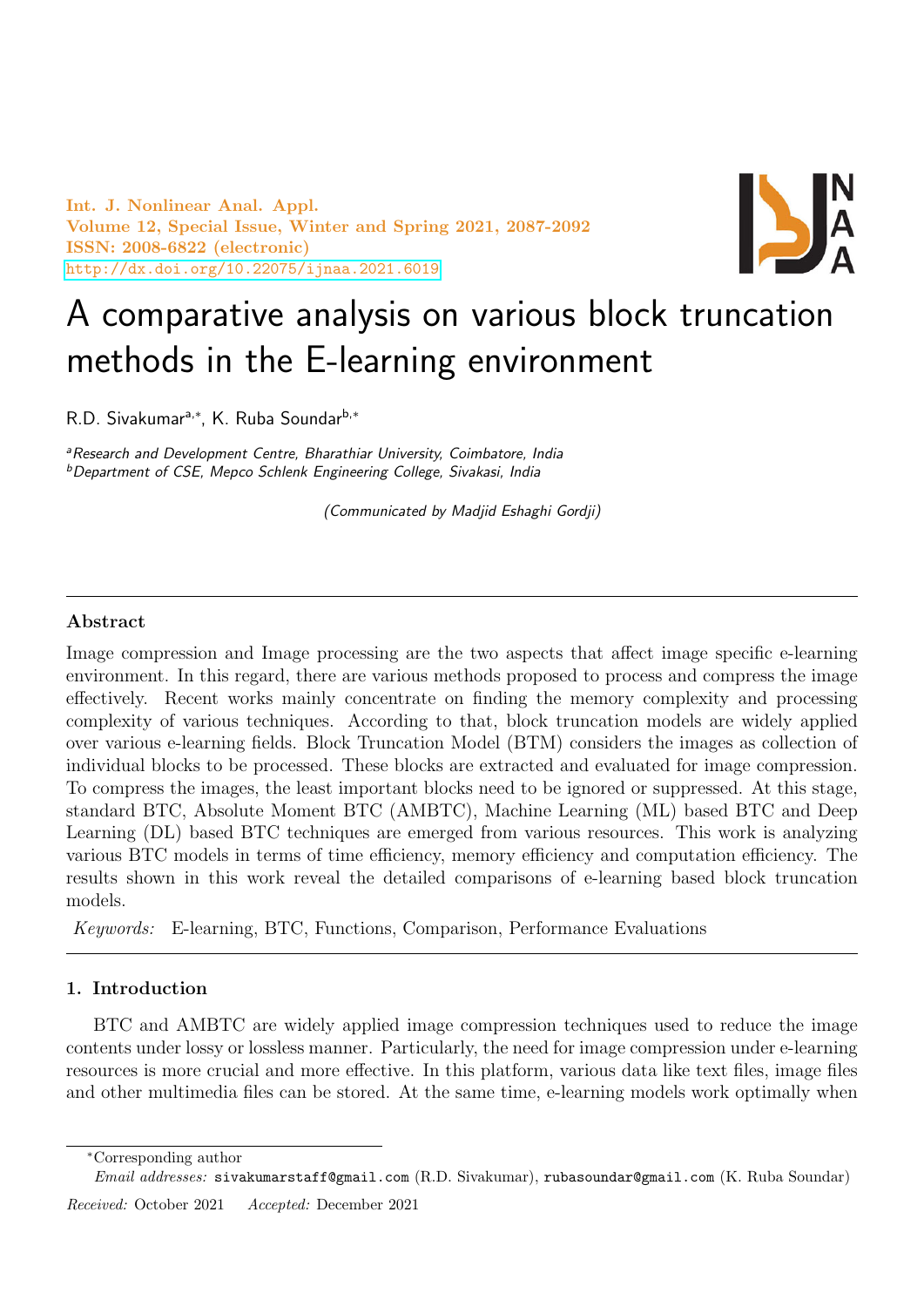

<span id="page-1-0"></span>Figure 1: Comparative Analysis Models

the data are stored and managed effectively. In this situation, various image compression techniques are used worldwide to reduce the image size optimally without affecting the image quality.

Figure [1](#page-1-0) illustrate the basic image compression and e-learning platform for handling the images. As given in figure [1,](#page-1-0) the images in the e-learning databases are classified and truncated based on various techniques. This comparative analysis model executes and evaluates these techniques through various performance metrics such as compression quality, time complexity and others.

There are different types of BTC and BTC variants available in research fields. The motive of this work is to understand the benefits and limitations of different BTC approaches and compare them. This article is organized as literature survey in section [2.](#page-1-1) Section [3](#page-2-0) illustrates the technical ideas and performance evaluations of each related BTC approach. Section [4](#page-4-0) gives the conclusion with several future scopes.

## <span id="page-1-1"></span>2. Literature Survey

Lyu et al. [\[4\]](#page-4-1) proposed linear regression models for block truncation among images. This work integrates linear regression codes and BTC routines to improve the image compression ratio. This scheme enriches the image compression ratio by doing linear image data distributions and then applying BTC procedures. In this experiment, BTC, AMBTC and linear regression models are evaluated for various images. However, these schemes are not compared under performance metrics such as compression time and complexity.

Soniminde et al. [\[8\]](#page-5-0) developed content wise video retrieval algorithms with the help of sorted image arrays and applied BTC procedures for evaluating the performances. This system created more color spaces and gray scale coordinates for managing BTC based image compression schemes.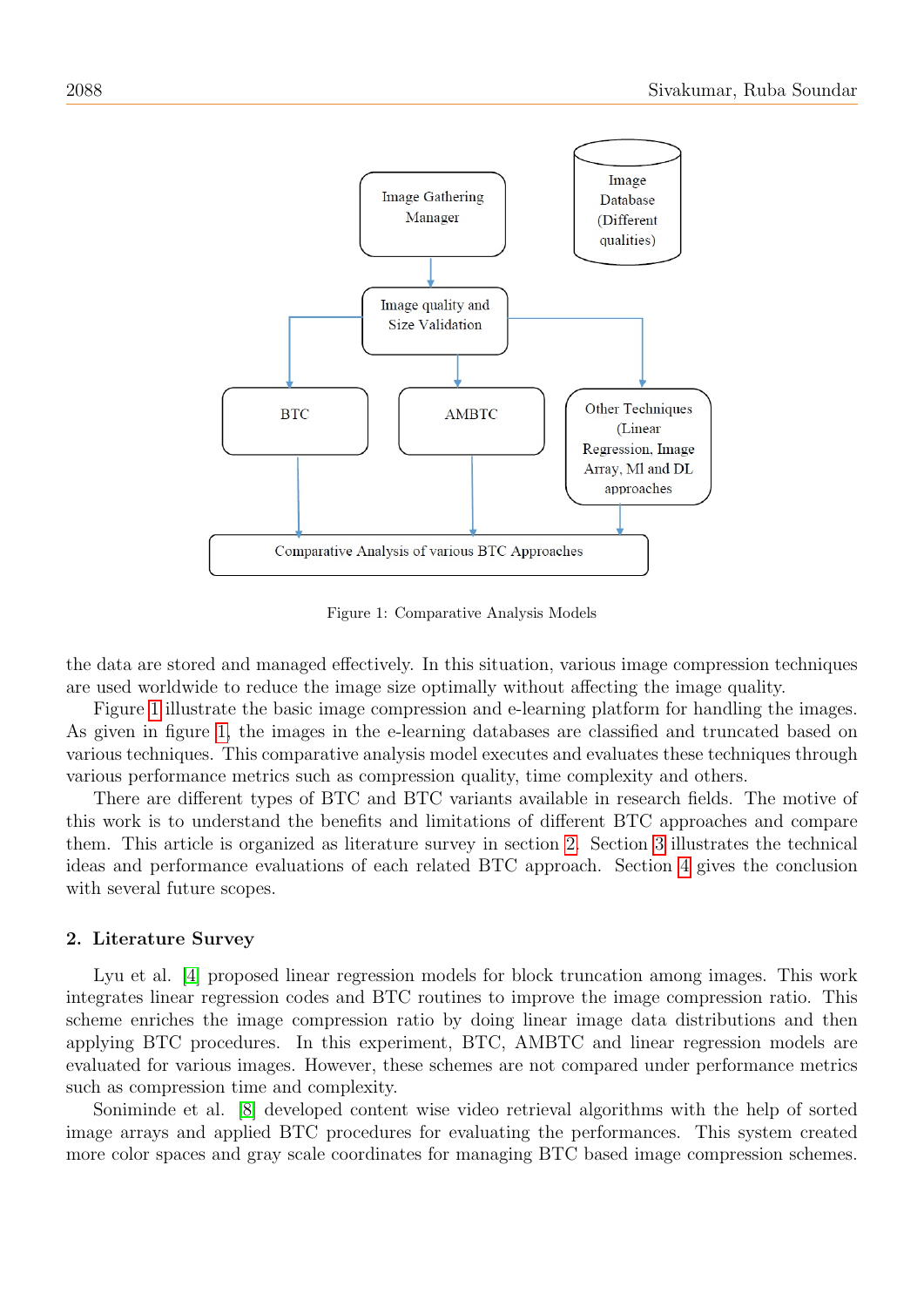Additionally, authors used thepade's approach for sorting the image arrays. This work was commendable in terms of handling more image spaces. Anyhow, it is not good enough for evaluating them under resource constraint e-earning platforms.

Dai et al. [\[2\]](#page-4-2) developed critical component extraction and block analysis models in single dimensional data analysis space. This work analyzed independent blocks and compute the mutual relationship between various blocks. This scheme worked as same as nearest block matching techniques for compression the least critical block contents. On the other hand, this approach is not sufficient for handling more variant data in images. Here the need for ML and DL based BTC models is more crucial.

Simialrly. Olsen et al. [\[7\]](#page-5-1) proposed BTC and image plane coding methodologies for various image samples. In this case, the images are considered as individual planes with pixel values. Over these image data, this scheme applies BTC in each image blocks to truncate the irrelevant details. On the other side, Ruba Soundar et al. [\[5,](#page-4-3) [6,](#page-4-4) [9\]](#page-5-2) proposed various wavelet based approaches for the image / video processing applications. These systems were using generative adversarial approaches and convolutional neural systems.

The BTC techniques used for various images need to be improved with time factors and computation factors [\[3\]](#page-4-5). This work analyses various techniques listed above. Section [3](#page-2-0) illustrates the overall idea and technical aspects of various BTC techniques. Further, it gives the comparative evaluation models and performance analysis of BTC approaches.

#### <span id="page-2-0"></span>3. Comparative Analysis

## 3.1. Linear Regression with BTC (LRBTC)

In this LRBTC model, linear image data distribution models are created as given in equation [\(3.1\)](#page-2-1).

<span id="page-2-1"></span>
$$
a = x0 + x1bi + Bi \tag{3.1}
$$

In this equation, a-dependent image component,  $x_0$ -image content population,  $x_1$ -slope, bi-image independent factor, Bi-Bias.

According to this model, the image linearity is generated and identified with various image components and bias values. Anyhow, this is not supportive for nonlinear models [\[10\]](#page-5-3).

# 3.2. Image Arrays with BTC (IABTC)

The IABTC approach delivers truncated estimations once the images are classified as linear set of arrays instead of blocks. Then BTC analyses each array and converts the arrays in to block for next phase compression. Figure [2](#page-3-0) illustrates the image arrays.

As given in figure [2,](#page-3-0) images are treated as arrays and then BTC algorithm creates image blocks in each array as illustrated in equation [\(3.2\)](#page-2-2).

<span id="page-2-2"></span>
$$
IB = xibi + ai \text{ for all blocks} \tag{3.2}
$$

Here, IB-blocked arrays, xibi-block components for all arrays, ai-noise factor

This technique also has only linear distribution of image components and this approach is not suitable for complex image analysis frameworks.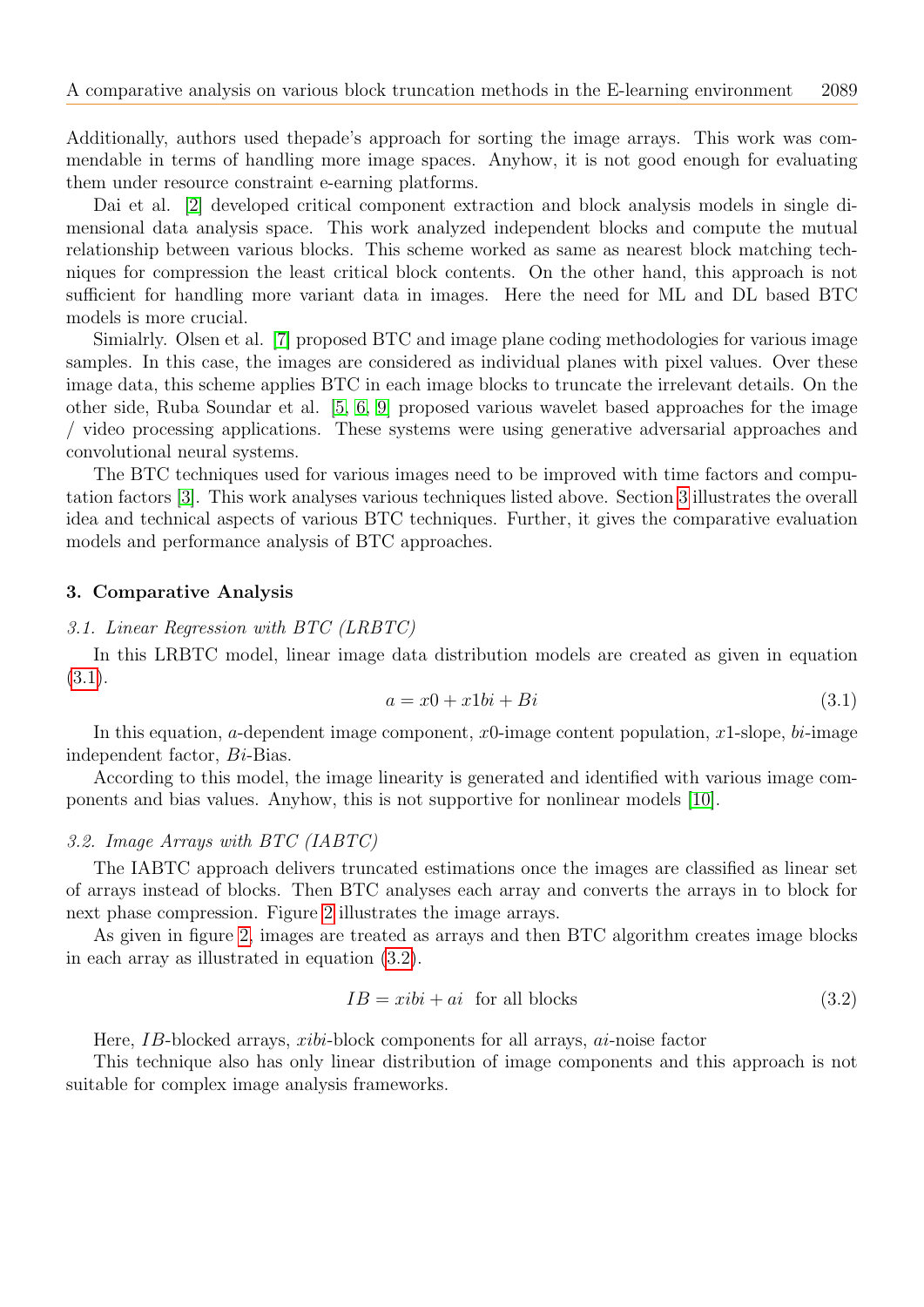

<span id="page-3-2"></span><span id="page-3-0"></span>Figure 2: Image Arrays and Blocks

| Number of Images | LRBTC   IPBTC |      | <b>IABTC</b> |
|------------------|---------------|------|--------------|
| 200              | 34.5          | 35.6 | 40.5         |
| 500              | 32.4          | 32.2 | 38.7         |
| 1000             | 29.4          | 31.5 | 37           |
| 2000             | 26.8          | 28.9 | 31.8         |

Table 1: Compression Rate Basic BTCs

## 3.3. Image Plane Coding with BTC (IPBTC)

The IPBTC approach is suitable for small scale images and limited data compression qualities. Equation [\(3.3\)](#page-3-1) gives the function of IPBTC.

<span id="page-3-1"></span>
$$
C(B) = xi + ci + nifor planes
$$
\n(3.3)

 $C(B)$ -coded blocks, xi-image components in the block, ci-correlation factor, ni-noise factor

Comparing to other systems, this method is simpler but not efficient. At this stage the need for improved ML and DL based BTC approaches are mandatory.

## 3.4. ML and DL based BTC

As discussed, several research works created DL and ML based BTC mechanisms for intelligent image analysis and extraction. Consequently, these approaches are using various training models and analysis routines based on neural networks. As mentioned, generative image compression models, and convolutional image compression models are working effectively compared to other techniques.

|            |      | Number of Images   Generative BTC   Convolutional BTC |  |  |
|------------|------|-------------------------------------------------------|--|--|
| <b>200</b> | 45.7 | 46 7                                                  |  |  |
| 500.       | 45.3 | 16 1                                                  |  |  |
| 1000       | 44 2 | 45.5                                                  |  |  |
| 2000       | 40.3 | 45 2                                                  |  |  |

<span id="page-3-3"></span>Table 2: Compression Rate ML and DL Techniques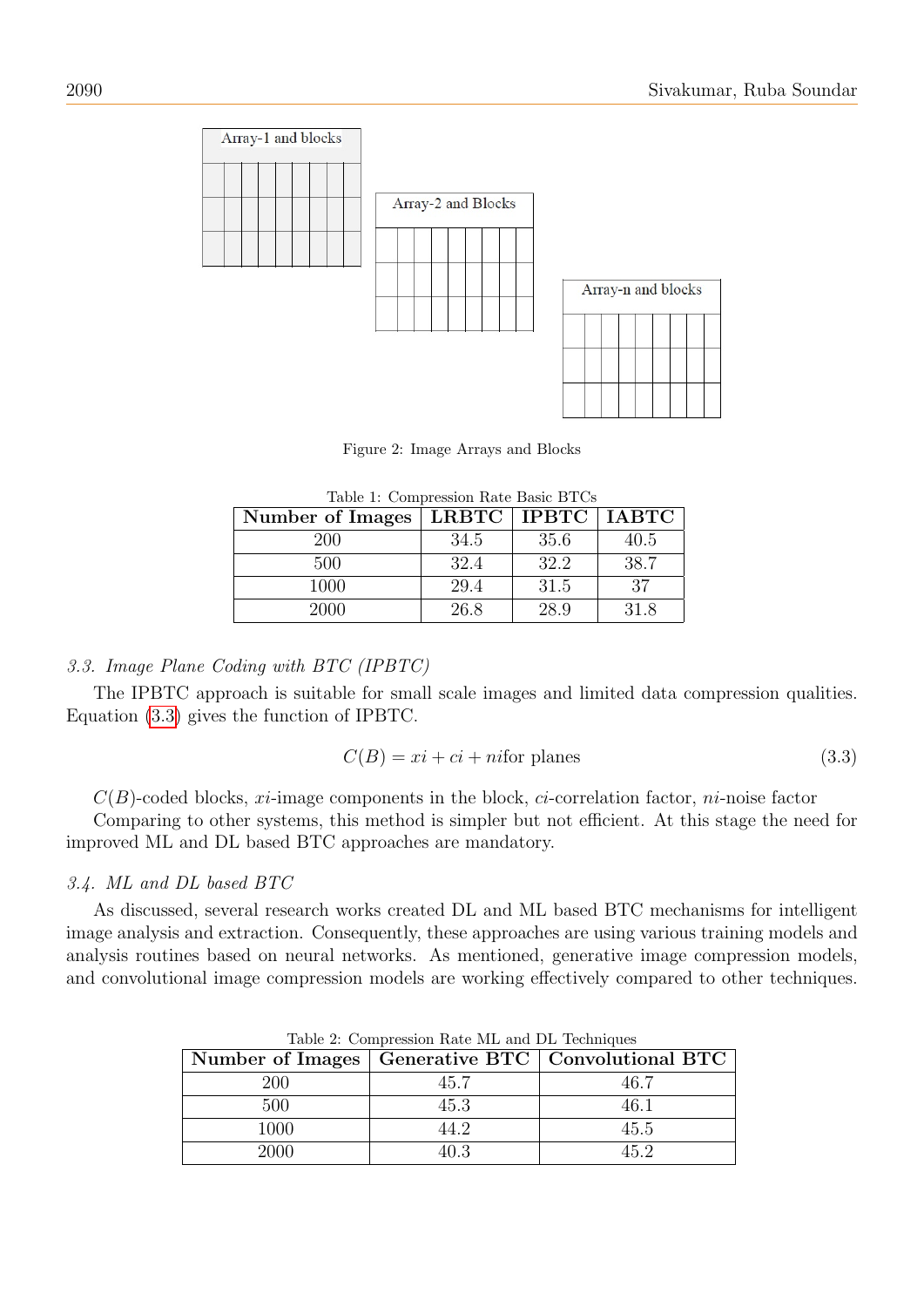|          |      |      |      |      | Number of Images   LRBTC   IPBTC   IABTC   Generative BTC   Convolutional BTC |
|----------|------|------|------|------|-------------------------------------------------------------------------------|
| 200      | 89.8 | 88.1 | 87.2 | 90.1 | 92.2                                                                          |
| 500      | 90.3 | 89.3 | 88.2 | 91.2 | 93.6                                                                          |
| $1000\,$ | 93.2 | 90.5 | 89.5 | 91.6 | 94.5                                                                          |
| 2000     | 98.9 | 91.4 | 90.1 | 91.8 | 95.5                                                                          |

<span id="page-4-7"></span>Table 3: Time complexity Analysis

<span id="page-4-8"></span>

|  |  |  |  | Table 4: Memory complexity After Compression |
|--|--|--|--|----------------------------------------------|
|--|--|--|--|----------------------------------------------|

| Number of Images | LRBTC   IPBTC   IABTC |      |      |      | Generative BTC   Convolutional BTC |
|------------------|-----------------------|------|------|------|------------------------------------|
| 200              | 89.9                  | 90.1 | 92.3 | 70.1 | 69.4                               |
| 500              | 90.3                  | 90.9 | 94.5 |      | 69.6                               |
| $1000\,$         | 93.3                  | 95.7 | 97.7 | 72.3 | 70.1                               |
| 2000             | 97.8                  | 96.7 | 98.  | 73.1 | 70.9                               |

In this manner, images shall be effectively compressed and reconstructed with less error rate [\[1\]](#page-4-6). Table [1](#page-3-2) illustrates the comparison of basic BTC models.

Table [2](#page-3-3) gives the details of image compression qualities of advanced ML and DL approaches. In the same manner, the time complexity values are illustrated in table [3.](#page-4-7)

In this time complexity and space complexity analysis (table [3](#page-4-7) and [4\)](#page-4-8), it is noted that the convolutional model gives optimal space complexity after the images are compressed. Thus the experiment reveals the DL approach work better for producing good image compression ratio.

# <span id="page-4-0"></span>4. Conclusion

Image compression or image block truncation techniques are widely accepted and needed for various data management systems. In this domain, e-learning based image data management principles require more effective image compression techniques. Under this scope, this article analysed LRBT, IABTC, IPBTC, DL based generative techniques and DL based convolutional techniques. The comparative analysis of this work revealed that the DL based techniques worked optimally than other existing systems. The experimental results shown in this work justify the need for DL based BTC techniques for handling the e-learning images in resource effective manner. This work shall be improved with more DL associated image compression and BTC models.

# References

- <span id="page-4-6"></span>[1] X. Chai, H. Wu, Z. Gan, Y. Zhang, Y. Chen and K.W. Nixon, An efficient visually meaningful image compression and encryption scheme based on compressive sensing and dynamic LSB embedding, Optics Lasers Engin. 124 (2020) 105837.
- <span id="page-4-2"></span>[2] Y.W. Dai, X.H. Chen, S.Y. Cho and H.Q. Zhou, Critical exponents of block-block mutual information in onedimensional infinite lattice systems, Phys. Rev. E 104(4) (2021) 044137.
- <span id="page-4-5"></span>[3] N. Krishnaraj, M. Elhoseny, M. Thenmozhi, M.M. Selim and K. Shankar, Deep learning model for real-time image compression in Internet of Underwater Things (IoUT), J. Real-Time Image Process. 17(6) (2020) 2097–2111.
- <span id="page-4-1"></span>[4] W.L. Lyu and C.C. Chang, An image compression method based on block truncation coding and linear regression, J. Inf. Hiding Multim. Signal Process. 7(1) (2016) 198–215.
- <span id="page-4-3"></span>[5] K. Nagarathinam and R.K. Soundar, Moving shadow detection based on stationary wavelet transform, EURASIP J. Image Video Process. 2017(1) (2017) 1–11.
- <span id="page-4-4"></span>[6] K. Nagarathinam and R.K. Soundar, Moving shadow detection based on stationary wavelet transform and Zernike moments, IET J. Comput. Vision 12(6) (2018).